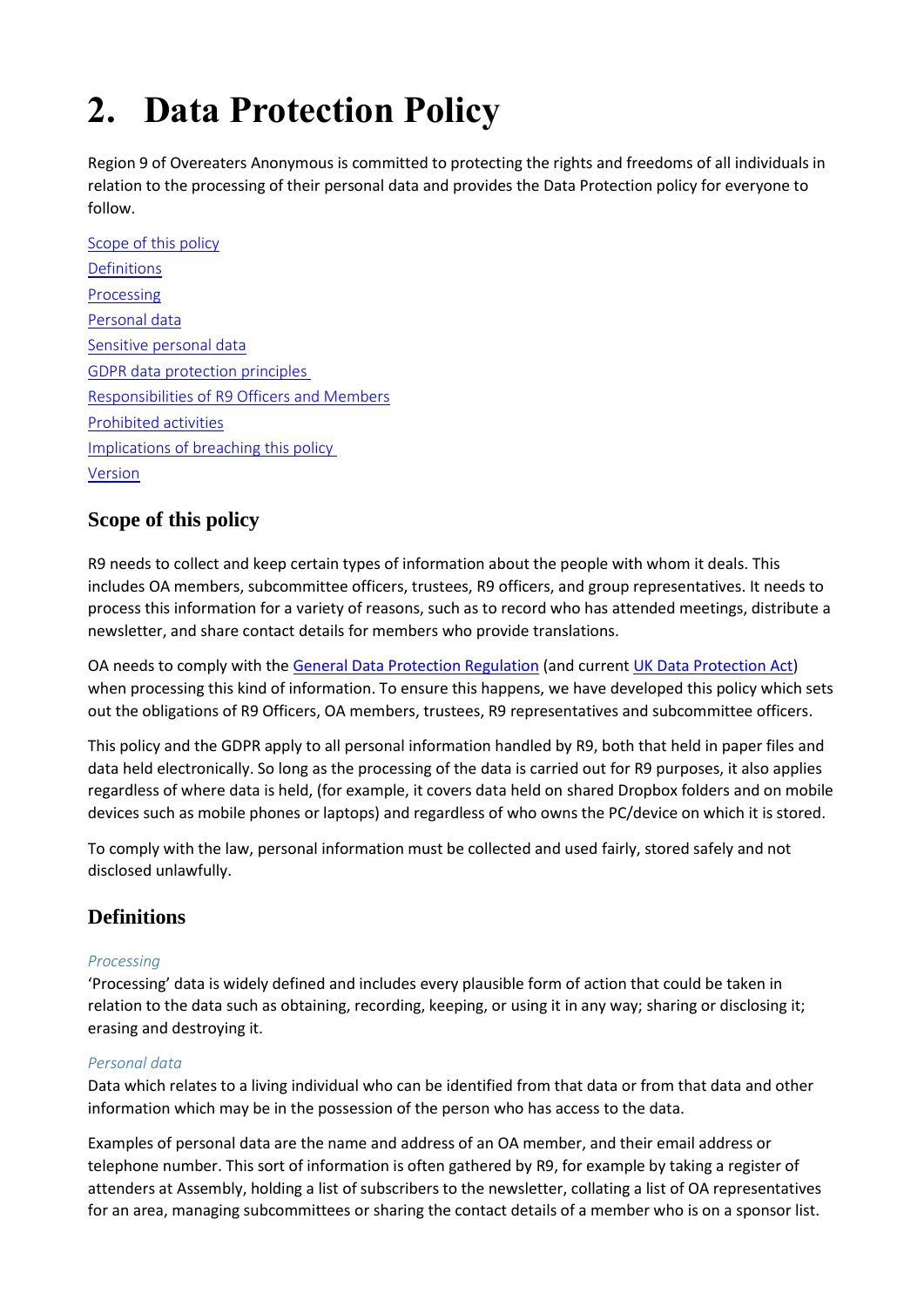#### <span id="page-1-0"></span>*Sensitive personal data*

Personal data consisting of information relating to:

- race or ethnic origin of the data subject
- their political opinions
- their religious beliefs or other beliefs of a similar nature
- whether they are a member of a trade union
- their genetic or biometric data
- their physical or mental health or condition
- their sexual life
- any commission or alleged commission by them of any offence
- any proceedings for any offence committed or alleged to have been committed by them, the disposal of such proceedings or the sentence of any court in such proceedings.

R9 will rarely have access to sensitive data, save for the fact that any member of OA has, by reason of declaring their membership, shared information about their physical or mental health or condition.

Particular care should be taken in processing sensitive data.

## <span id="page-1-1"></span>**GDPR data protection principles**

Anyone using personal data must comply with the six Data Protection Principles set out in Article 5 of the [GDPR](https://gdpr-info.eu/art-5-gdpr/) as they define how personal data can be legally processed. In summary these state that personal data shall:

- Be processed lawfully, fairly and in a transparent manner in relation to the data subject ('lawfulness, fairness and transparency')
- Be collected for specified explicit and legitimate purposes and not further processed in a manner that is incompatible with those purposes.
- Be adequate, relevant and limited to what is necessary in relation to the purposes for which they are processed ('data minimisation').
- Be accurate and kept up to date ('accuracy').
- Not be kept for any longer than is necessary ('storage limitation').
- Be processed in a manner that ensures appropriate security of the personal data, using appropriate technical or organisational measures ('integrity and confidentiality').

## **Consent to share information outside EU**

Region 9 covers a wide geographical area, extending beyond the EU to include countries and territories in Africa, the Middle East and Western Asia. This means that R9 officers and service bodies based outside the EU may receive personal data via R9. Some may have data protection policies akin to the GDPR and others may not. In these circumstances the GDPR requires specific consent to be obtained from data subjects in order to permit their personal data to be processed. Such consent will be sought.

## <span id="page-1-2"></span>**Responsibilities of R9 Officers, Trustees and Members**

Officers have the responsibility of carrying out the work of R9, as directed by the Assembly, and in accordance with Bylaws and the Policy Manual. This will involve the processing of personal data. Other OA members may carry out service which will require them to process personal data, and may also have access to personal data when attending meetings, or participating in the work of R9.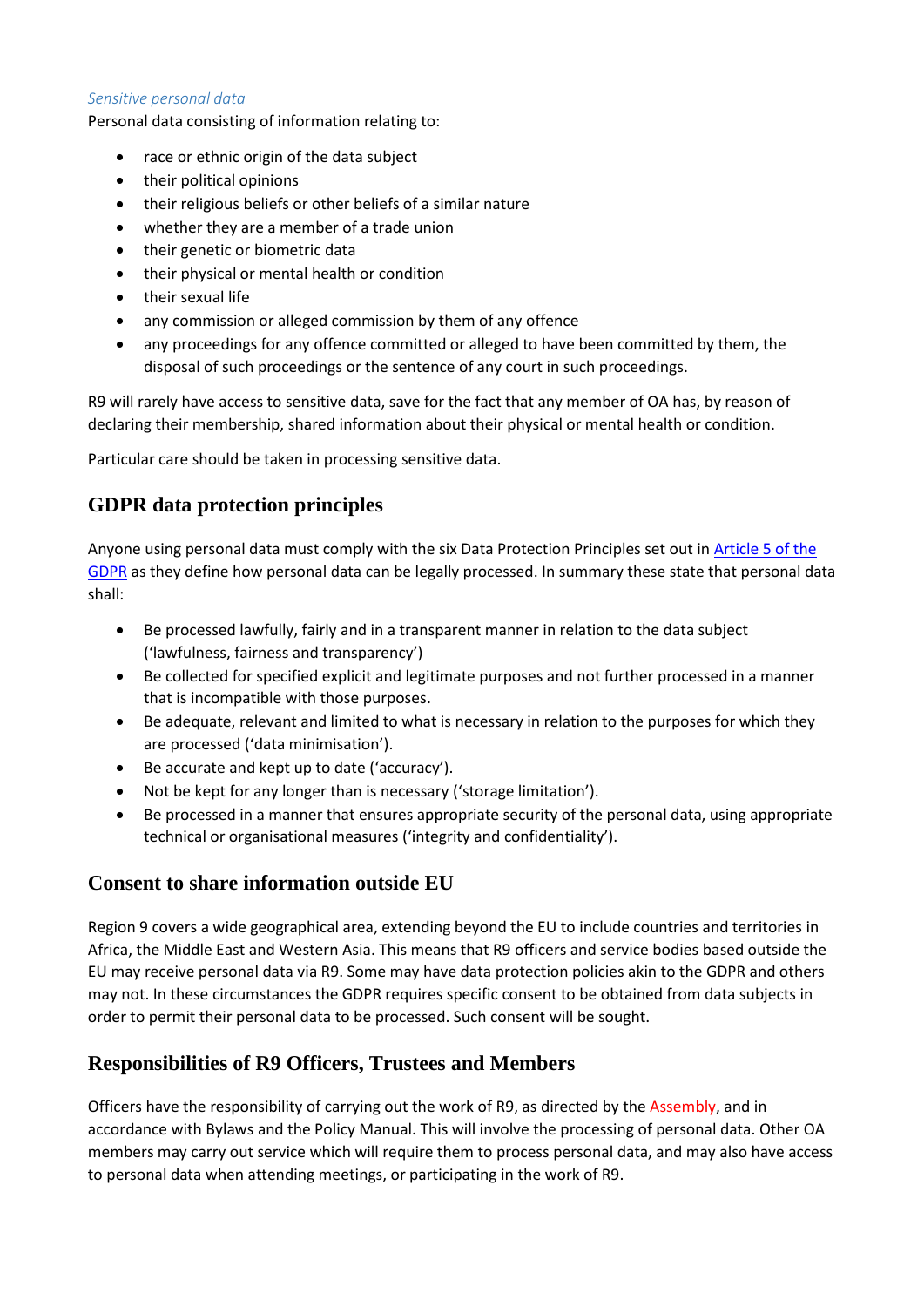#### *All OA members must:*

- Be mindful of the fact that individuals have the right to see their 'personal data' if they ask to see it. They should not therefore record comments or other data about individuals which they would not be comfortable in the individual seeing, either in emails or elsewhere.
- Immediately report the matter to the R9 Chair, if they find any lost or discarded data which they believe contains personal data, (for example, may include a memory stick).
- Immediately report the matter to the R9 Chair, if they become aware that personal data has been accidentally lost or stolen or inadvertently disclosed (for example, if their laptop is stolen or their phone is lost and it has personal data stored on it),
- Hold the contents of any personal data which comes into their possession securely.
- Ensure that any personal data they record or provide to R9 (for example, their contact details as a meeting representative) is accurate.
- Notify the Chair promptly of any changes to their personal data (for example, change of address or email address, or end of service position).
- Only ever obtain or use personal data relating to third parties for approved OA purposes.

#### *R9 Officers must:*

**Ensure** that they only ever process personal data in accordance with requirements of the GDPR and in particular follow the [six Principles](#page-2-0) it contains. The key requirements are:

- Fair processing for example, ensure that the individual consents to their data being used and knows what it will be used for, and ensure that it is not subsequently used for something else
- Data Security ensure any personal data which is held is always kept and disposed of securely, (taking into account any cyber security considerations). The information security policy should be followed.
- Non-disclosure ensure personal data is not disclosed to any authorised third party.

**Familiarise** themselves with this guidance and other data protection policies in the policy document and follow them at all times..

**Be mindful** of the scope of Data Protection regulation. This includes that fact that 'personal data' is widely defined, (and so will cover for example comments made about an individual in an email to someone else), and the fact that it covers data held on remote devices (such as tablets and on mobile phones) regardless of who owns the actual device and where the device is stored.

**Seek advice** whenever a new or novel form of processing personal data is contemplated or if any data protection related concerns ever arise.

# <span id="page-2-0"></span>**Prohibited activities**

The following activities are strictly prohibited:

- using data obtained for one purpose for another supplemental purpose (for example, using contact details provided for meeting attendance purposes for marketing purposes)
- disclosing personal data to a third person outside of R9 without the consent of the data subject, save where this is required by law, in which case the data subject will be informed prior to disclosure, unless this is prohibited, or proves impossible (e.g. where contact details are not available or are not working).

# <span id="page-2-1"></span>**Implications of breaching this policy**

It is a policy requirement that R9 officers will abide by this data protection policy. Any breach of this policy will be considered to be a serious matter, and may result in an officer being removed from their position. A